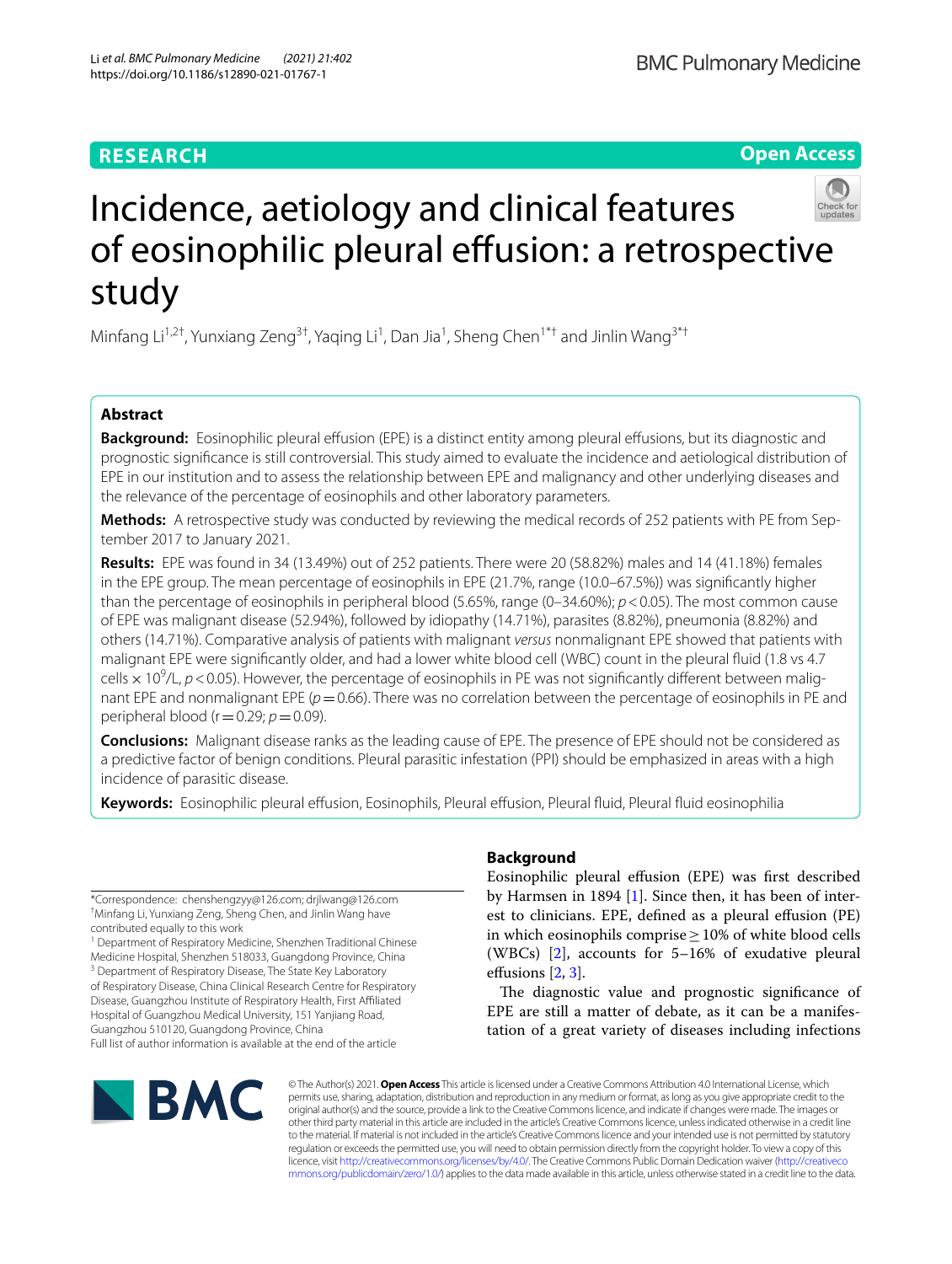(bacteria, fungi, mycobacteria, parasites), malignancies, autoimmune diseases, drug reactions, pulmonary embolism, chest trauma, asbestos exposure and many others [[2–](#page-7-1)[5\]](#page-7-3). Early studies reported that air/blood was the most common cause of EPE (29%), and it was once believed that the fnding of pleural fuid eosinophilia in an exudative efusion considerably reduced the probability of malignancy and conversely increased the likelihood of an underlying benign disorder [\[2](#page-7-1)[–5](#page-7-3)]. However, current studies, performed in the last 2 decades, have confrmed that malignancy accounts for 22.7- 40.1% of EPEs and is the most common aetiology of EPEs  $[4-9]$  $[4-9]$ . This disparity could probably be explained by diferent study populations, and the various disease spectra of EPEs were a reflection of the populations studied [\[5](#page-7-3)].

Due to the rarity of EPE, our knowledge of this phenomenon is based on small series and case reports until now. We are aware of no related report in China. We performed an analysis of a series of samples of PE in our institution. This study aimed to investigate the incidence, aetiology and epidemic characteristics of EPE in our institution.

#### **Methods**

# **Study design and setting**

A retrospective study of patients with PE was performed at a dedicated respiratory centre (State Key Laboratory of Respiratory Disease and China Clinical Research Centre of Respiratory Disease, Guangzhou Institute of Respiratory Disease, Guangzhou) between September 2017 and January 2021. The study design and protocol were approved by the Ethics Committee of the First Afliated Hospital of Guangzhou Medical University, and the study was conducted in accordance with the 1964 Declaration of Helsinki and its later amendments. Approval for a waiver of informed consent for the study was obtained from the Institutional Review Board of Guangzhou Medical University.

## **Patients**

The available data for a total of 252 patients with PE were reviewed retrospectively.

The inclusion criteria for patients with EPE were pleural fluid containing  $\geq$  10% of eosinophils.

The inclusion criteria for patients with tuberculous pleural effusion (TPE) were as follows: (1) chronic granulomatous infammation in pleural tissue; (2) a clinical response to anti-tuberculosis treatment; and (3) no pleural efusion or only a small amount observed in chest ultrasound examinations over a 12-month follow up period.

The criteria of MPE (malignant pleural effusion) were: (1) a positive pleural fuid cytology and/or positive histology of pleural biopsy (proven malignant effusion); or (2) a known malignant disease, after the exclusion of alternative causes of PE (probable malignant effusion) [\[7](#page-7-6)].

The criteria for inclusion of patients with PPE (parapneumonic efusion) were as follows: (1) exudative efusions associated with bacterial pneumonia, lung abscesses, or bronchiectasis; (2) absence of *Mycobacterium tuberculosis (*MTB) in pleural fuid obtained from serial thoracentesis procedures; (3) pathological manifestations of infammatory pleuritis, pleural fbrosis and plaques, or chronic empyema, without evidence of MTB; and (4) remission and recovery for at least 3 months at follow-up visits after antibiotic treatment.

The inclusion criteria for enrolment of patients with PPI (pleural parasitic infestation): (1) parasite exposure; (2) immunoserologic test result for a parasite-specifc antibody, and/or on the detection of characteristic parasite eggs (in the pleural efusion, sputum, bronchial washing fuid, lung biopsy specimens or stool); (3) patients with presumptive diagnosis of PPIs who were responsive to antiparasitic treatment and were followed up for up to 15 months.

CTDs (Connective tissue diseases) were diagnosed in patients with a known specifc CTD after the exclusion of other causes of PE.

HRPE (heart related pleural effusion) was identified in patients with defnite heart disease followed by exclusion of other causes of PE.

The aetiology of PE was established based on the medical history, physical examination, imaging studies, laboratory fndings and pleural fuid and pleural biopsy examination results. Almost all cases of idiopathic eosinophilic pleural effusions (IEPE) had sufficient follow-up periods to exclude malignancy or tuberculosis (more than 1 year).

## **Statistical analysis**

Continuous variables are presented as the median and range or the mean and standard deviation, and qualitative variables are presented as the number and percentage. Intergroup diferences were analysed statistically using  $SPSS^{\circledast}$  19.0 (SPSS Inc., Chicago, IL, USA). The Mann–Whitney test or Chi-square test was used for comparisons of the test results. Signifcance for statistical analyses was set at  $p < 0.05$ .

# **Results**

# **Patient characteristics**

EPE was found in  $34$  (13.49%) out of  $252$  patients. There were 20 (58.82%) males and 14 (41.18%) females in the EPE group, and the male to female ratio of nearly 1.43:1 was lower than that for all patients with PE seen during the study period  $(1.8:1)$ . The mean age of patients in the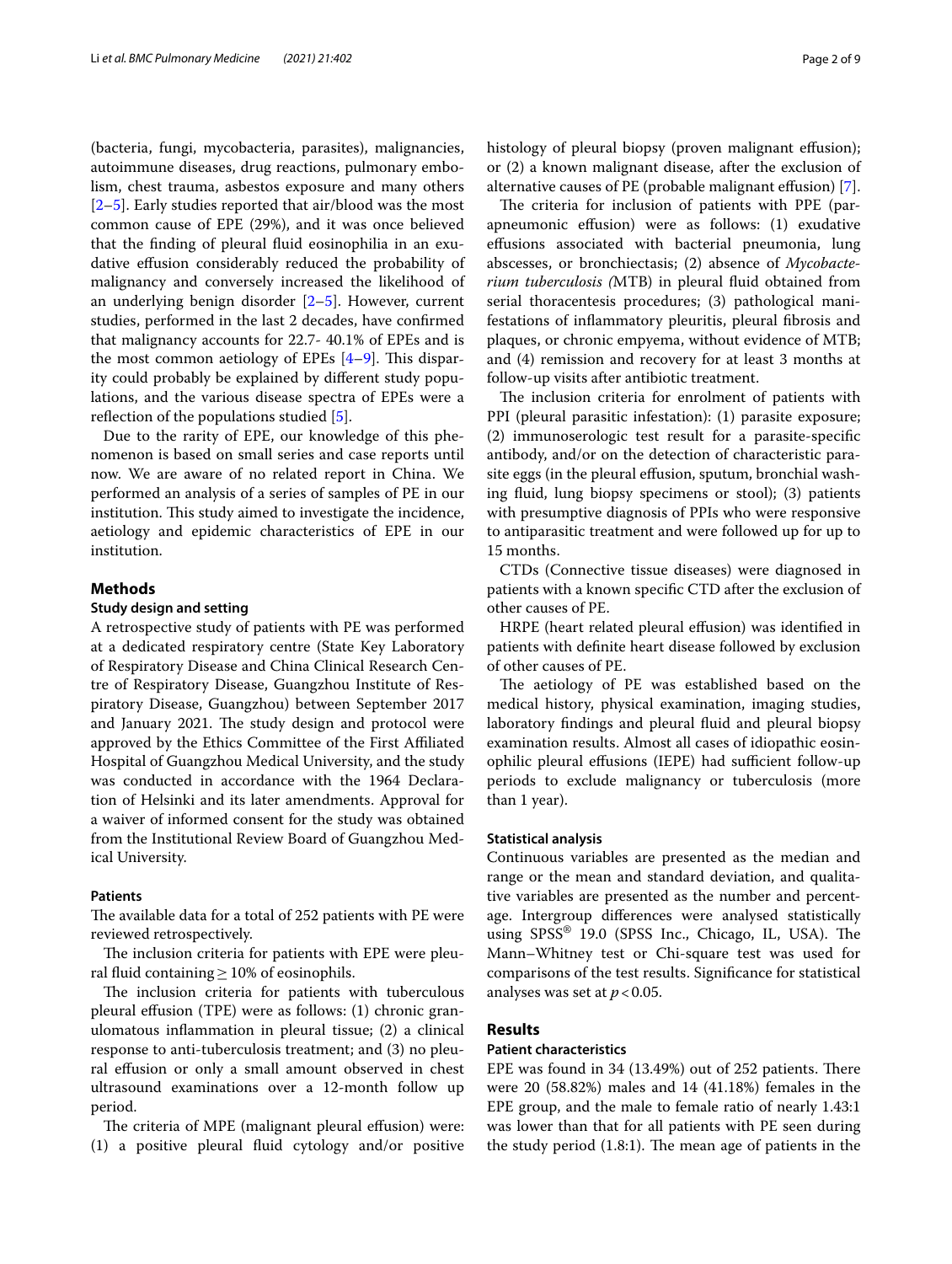EPE group was  $56.41 \pm 15.3$  years (range 25–88 yreas). Their clinical characteristics are shown in Table [1.](#page-3-0) The symptoms presented by the patients included dry cough, shortness of breath, fever, chest pain, and sputum. The duration of complaints ranged from 2 days to more than 2 years. Twenty-seven (79.41%) patients had unilateral PE: 16 (59.26%) left-sided and 11 (40.74%) rightsided. Bilateral PEs were found in 5 (14.71%) patients, and polyserositis occurred in 2 (5.88%) patients. Thirtythree (97.06%) EPEs were identifed as exudates, and one (2.94%) was identifed as a transudate.

# **Laboratory fndings**

The mean percentage of eosinophils in EPE (21.7%, range (10.0–67.5%)) was signifcantly higher than the percentage of eosinophils in peripheral blood (5.65%, range  $(0-34.60\%)$ ;  $p < 0.05$ ). The mean of eosinophil count in the pleural fluid  $(942.4 \text{ } (11.8-8682.5) \text{ cells} \times 10^6 \text{/L})$ was also higher than that in peripheral blood (514.7  $(0-5778.0)$  cells  $\times 10^{6}$ /L,  $p < 0.05$ ). The distribution of eosinophil percentage in patients with EPE is shown in Fig. [1](#page-5-0). Patients with less than 20% eosinophils accounted for 64.7% of patients with EPE. In 14.7% of patients with EPE, the percentage of eosinophils was greater than 30%. When eosinophilic and noneosinophilic effusions were compared, there were signifcant diferences in the number of eosinophils in peripheral blood, the amount of WBCs and the level of adenosine deaminase (ADA) in efusions (Table [2](#page-5-1)).

# **Aetiology of EPE**

The aetiological distribution of EPEs is exhibited in Table[1.](#page-3-0) The most common cause of EPE was malignant disease (52.94%) followed by IEPE (14.71%), PPI (8.82%), PPE (8.82%) and others (14.71%). Lung adenocarcinoma accounted for more than half of all MEPE (14, 77.78%). The other malignancies were pancreatic cancer, hepatic epithelioid haemangioendothelioma, lung squamous cell carcinoma, and colorectal cancer. In 14.71% of patients diagnosed with IEPE, the origin of EPE remained unknown after extensive evaluation, including pleural biopsy. The quantity of their pleural effusion was small and did not relapse after the frst thoracentesis. None of these patients had an exposure history to asbestos or drugs known to lead to EPE.

Among the 5 patients with PPIs, 2 had a history of raw fish ingestion or raw freshwater crab ingestion. The other 3 patients did not report an exposure history. IgG antibodies against *Paragonimus westermani* were found in the serum of 3 patients. *Echinococcus granulosus* and *Taenia solium* specifc antibodies were detected in the blood samples of 2 other individuals. The diagnosis of PPI was suspected and the patients were treated with antiparasitic agents. All of them recovered, and no recurrences were observed by follow-up.

When eosinophilic and noneosinophilic effusions were compared, the prevalence of PPI and IPE appeared higher in EPE than in non-EPE. The occurrence of other causes, including PPE and MPE, was similar in the two groups (Table [3\)](#page-6-0).

#### **Pleural fuid eosinophilia and malignancy**

Comparative analysis of patients with malignant *versus* nonmalignant EPE showed that patients with malignant EPE were signifcantly older and had a smaller WBC count in the pleural fluid (1.8 vs 4.7 cells  $\times 10^9$ /L,  $P < 0.05$ ) (Table [4\)](#page-6-1). However, the percentage of eosinophils in PE was not signifcantly diferent between malignant EPE and nonmalignant EPE ( $p=0.66$ ).

#### **Pleural fuid eosinophilia and other laboratory parameters**

In EPE, there was a positive correlation between the percentage of eosinophils and ADA in PE  $(r=0.383)$  $p=0.025$ ), and a reverse correlation between eosinophils and lactate dehydrogenase (LDH) in PE  $(r = -0.396,$  $p=0.021$ ). There was a significant correlation between the percentage of eosinophils in peripheral blood and WBC count in PE ( $r=0.453$ ,  $p=0.007$ ). However, there was no correlation between the percentage of eosinophils in PE and peripheral blood  $(r=0.29; p=0.09)$ . There were no noteworthy relationships between eosinophils in PE and other laboratory parameters. There was no signifcant diference between cases of EPE with peripheral eosinophilia and those with normal peripheral eosinophil count (Table [4](#page-6-1)).

### **Discussion**

This study included 252 patients with PE diagnosed at a respiratory health research institution, and 34 patients were confrmed to have EPE. To our knowledge, this study represents the largest single study group in our country. Patients with EPE accounted for 13.49% (34/252) of all patients with PE. The percentages were similar to those in previous studies, which reported 12.6% [\[4](#page-7-4)] and 10% [\[2\]](#page-7-1), but higher than those in two other studies, which indicated 5–8% [[2](#page-7-1)] and 7.2% [\[7](#page-7-6)]. However, Chu FY found that the morbidity of EPE was only  $2.9\%$  [\[6](#page-7-7)]. The discrepancy may be attributed to diferent populations, epidemic characteristics, test methods or the timing of pleural fluid collection. The age of patients with EPE is similar to that in previous reports. The ratio of males to females among EPE patients was 1.43:1, which was lower than the 2:1 ratio reported in previous literature  $[7]$  $[7]$ . The higher occurrence of PE in males than in females may explain the ratio of males to females among EPE patients.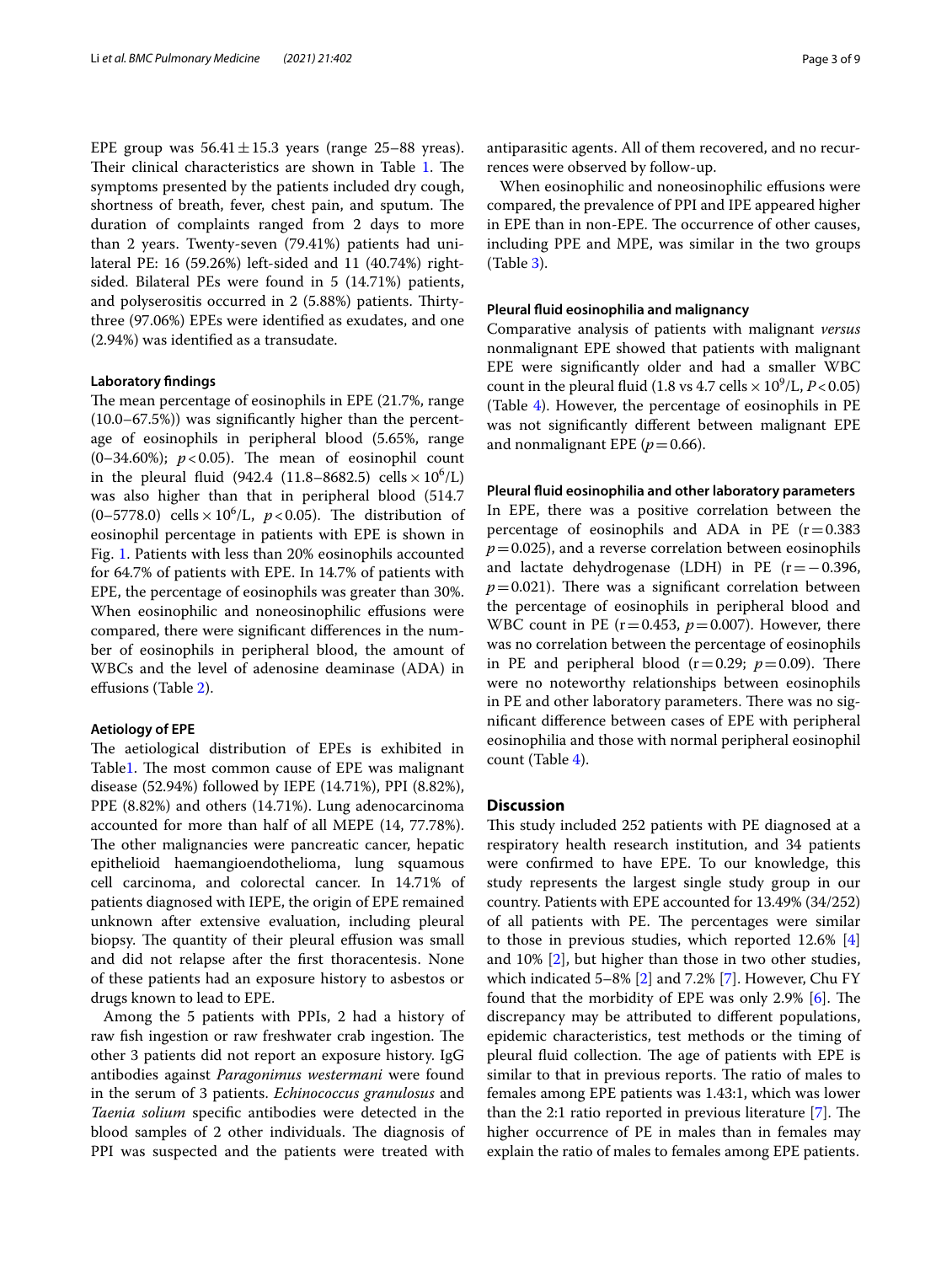| ٤                                                                               | Age (y)<br>Table 1      | Sex                                                                                                | Peripheral blood         | Demographic characteristics of the 34                                      | ents with EPE<br>pati                                            |                          |        | Pleural effusion           |                |                         |                       |               |             | Diagnosis                                     |
|---------------------------------------------------------------------------------|-------------------------|----------------------------------------------------------------------------------------------------|--------------------------|----------------------------------------------------------------------------|------------------------------------------------------------------|--------------------------|--------|----------------------------|----------------|-------------------------|-----------------------|---------------|-------------|-----------------------------------------------|
|                                                                                 |                         |                                                                                                    | $(10^9/L)$<br><b>VBC</b> | $\begin{array}{lll} \text{LYM} & \\ & (\times\ 10^9/\text{L}) \end{array}$ | $(7/60) \times$<br>요                                             | $(10^9/L)$<br><b>WBC</b> | EO (%) | RBC (× 10 <sup>6</sup> /L) | TDH (U/L)      | ADA (U/L)               | (mmol/L)<br>$\vec{a}$ | Protein (g/L) | CEA (ng/mL) |                                               |
|                                                                                 | $\frac{8}{5}$           |                                                                                                    | 47                       | 0.3                                                                        | o.<br>$\circ$                                                    | $4\overline{4}$          | 13.5   | 1466                       | 128            | 6.7                     | 3.02                  | 43.2          | 4.80        | 혼                                             |
| $\sim$                                                                          | 29                      | $\Sigma$ $\Sigma$ $\mu$ $\Sigma$                                                                   | 27                       | $\frac{6}{10}$                                                             | $\overline{0}$                                                   | 5.8                      | 30.2   | I703                       | 587            | 19.1                    | 3.19                  | 43.1          | 1.74        | 혼                                             |
| w470                                                                            | 63                      |                                                                                                    | $\overline{67}$          | $\frac{8}{10}$                                                             | 5.8                                                              | 8.0                      | 22.5   | 49                         | 667            | 10.8                    | 5.95                  | 47.4          | 0.30        | $\overline{P}$                                |
|                                                                                 | $\frac{8}{4}$           |                                                                                                    | $\frac{2}{11}$           | $\overline{1}$                                                             | 0.6                                                              | 4.8                      | 19.0   | 2200                       | 189            | 2.8                     | 7.79                  | 39.8          | 1.67        | $\mathbb{E}$                                  |
|                                                                                 | $\frac{1}{2}$           |                                                                                                    | 4.6                      | $\overline{4}$                                                             | $\overline{0}$                                                   | 3.8                      | 15.2   | 5277                       | 201            | 24.0                    | 5.15                  | 35.6          | 4.31        | 筐                                             |
|                                                                                 | 45                      |                                                                                                    | 8.6                      | $\overline{O}$                                                             | $\overline{0}$                                                   | 47                       | 21.2   | 3251                       | 234            | 20.0                    | 4.84                  | 43.2          | 3.34        | 匡                                             |
|                                                                                 | 52                      |                                                                                                    | 8.7                      | $\overline{5}$                                                             | $0.\overline{3}$                                                 | 74                       | 18.9   | 549                        | 321            | 17.0                    | 4.97                  | 34.2          | 2.67        | 일                                             |
| $\infty$                                                                        | $\frac{1}{6}$           | $\Sigma$ $\Sigma$ $\mu$ $\mu$ $\mu$ $\Sigma$ $\mu$ $\Sigma$ $\Sigma$ $\mu$ $\mu$ $\Sigma$ $\Sigma$ | 10.4                     | Ξ                                                                          | 0.8                                                              | 5.5                      | 12.4   | 1583                       | 214            | 19.9                    | 4.40                  | 32.8          | 3.40        | $\stackrel{\scriptscriptstyle \leftarrow}{=}$ |
| $\circ$                                                                         | 35                      |                                                                                                    |                          | $\overline{4}$                                                             | $0.\overline{3}$                                                 | 6.6                      | 46.5   | 5262                       | 421            | 20.4                    | 5.61                  | 49.6          | 0.95        | PPE                                           |
| $\supseteq$                                                                     | 25                      |                                                                                                    | 5.7                      | 2.4                                                                        |                                                                  | 12.9                     | 67.5   | 1232                       | 365            | 65                      | 5.45                  | 53.4          | 1.54        | PPE                                           |
| $\equiv$                                                                        | 6                       |                                                                                                    | $\frac{6}{4}$            | 0.5                                                                        |                                                                  | $\frac{4}{1}$            | 19.2   | 5637                       | 145            | $\Box$                  | 8.02                  | 33.9          | 2.15        | PPE                                           |
| $\approx$                                                                       | $\frac{4}{6}$           |                                                                                                    | $\overline{\infty}$      | 0.9                                                                        |                                                                  | 2.6                      | 12.8   | 4788                       | 558            | 44.7                    | 5.68                  | 53.4          | 1.18        | TPE                                           |
|                                                                                 | 83                      |                                                                                                    |                          | $-5$ 0.6                                                                   |                                                                  | 0.4                      | 15.7   | 4581                       | 130            | $\overline{21}$         | 6.90                  | 27.5          | 1.67        | HR-PE                                         |
| $\begin{array}{c} 0.75 & \text{if } 0.75 \\ 0.75 & \text{if } 0.75 \end{array}$ | 33                      |                                                                                                    | 5.76                     |                                                                            | $\ddot{\circ} \circ \ddot{\circ} \circ \ddot{\circ} \circ \circ$ | $\frac{8}{2}$            | 15.3   | 186                        | $\frac{6}{11}$ | $\overline{\circ}$      | 5.48                  | 28.8          | 1.32        | CTD-PE                                        |
|                                                                                 | 66                      |                                                                                                    |                          | $\overline{1}$                                                             |                                                                  | $\approx$                | 25.5   | 2,986,738                  | $\infty$       | $\frac{8}{10}$          | 7.45                  | 37.5          | 1.53        | Haemothorax                                   |
|                                                                                 | $\overline{70}$         |                                                                                                    | 52                       | 0.6                                                                        |                                                                  | 2.4                      | 11.6   | 20,185                     | $\Xi$          | 3.8                     | 6.37                  | 32.4          | 2.08        | Pulmonary<br>embolism                         |
|                                                                                 | $\overline{C}$          |                                                                                                    | $\frac{1}{4}$            | 0.9                                                                        |                                                                  | 3.2                      | 23.5   | 2339                       | 1402           | 13.2                    | $\overline{6}$ .      | 39.5          | 148.20      | MPE                                           |
|                                                                                 | 57                      |                                                                                                    | 9.9                      | 23                                                                         | $\overline{6}$ - $\overline{1}$                                  | Ξ                        | 55.0   | 15,319                     | 712            | 10.3                    | 6.66                  | 48.2          | 162.20      | MPE                                           |
|                                                                                 | $\overline{7}$          |                                                                                                    | 7.7                      | $\Xi$                                                                      |                                                                  | $\frac{3}{2}$            | 11.0   | 192                        | 326            | $\overline{3}$ l        | 5.99                  | 35.2          | 49.04       | MPE                                           |
|                                                                                 | 45                      |                                                                                                    | $6.8$                    | $\Xi$                                                                      | $_{\odot}$                                                       | $\frac{1}{2}$            | 11.6   | 7422                       | 352            | 72                      | 6.34                  | 53.7          | 81.15       | MPE                                           |
|                                                                                 | $\frac{4}{4}$           |                                                                                                    | 6800                     |                                                                            | $\overline{0}$                                                   | $\overline{\circ}$       | 12.5   | 2573                       | 403            | 4.2                     | 5.80                  | 60.7          | 2087.0      | MPE                                           |
|                                                                                 | 88                      |                                                                                                    |                          | $1.2 \,$ $2.5$                                                             |                                                                  | $\overline{0}$ .         | 12.0   | 4951                       | 563            | 3.3                     | 4.52                  | 49.3          | 384.50      | MPE                                           |
|                                                                                 | $\ddot{+}$              |                                                                                                    | 4.9                      | Ξ                                                                          |                                                                  | $\frac{5}{1}$            | 10.5   | 13,366                     | 172            | $\overline{3}$ .        | 7.52                  | 40.6          | 289.70      | MPE                                           |
|                                                                                 | 58                      |                                                                                                    | 14.8                     | Ξ                                                                          |                                                                  | 0.4                      | 23.5   | 5052                       | 310            | 7.8                     | 5.57                  | 44.3          | 339.40      | MPE                                           |
|                                                                                 | $\overline{\infty}$     |                                                                                                    | 21.4                     | $\frac{1}{2}$                                                              |                                                                  | $\overline{C}$           | 13.5   | 2859                       | 182            | 7.6                     | 6.04                  | 182.9         | 2.60        | MPE                                           |
|                                                                                 |                         |                                                                                                    | $\overline{5}$           | $\overline{12}$                                                            |                                                                  | O.2                      | 14.5   | 25,654                     | 424            | 4.2                     | 5.19                  | 40.5          | 0.94        | MPE                                           |
| 12 12 22 23 24 25 26 26 26 26 26 26 26 27                                       |                         | ΣΣΣΣμΣμΣΣμΣμμΣμΣμ                                                                                  | 6.2                      | $\overline{0}$ .                                                           | 3355302                                                          | 66                       | 11.5   | 5787                       | 215            | 7.0                     | 7.24                  | 53.9          | 17.39       | MPE                                           |
|                                                                                 |                         |                                                                                                    | $\frac{8}{8}$            | $2.3 \div 5$                                                               |                                                                  | O <sup>2</sup>           | 10.0   | 7097                       | 217            | 3.0                     | 4.44                  | 40.2          | 1.27        | MPE                                           |
|                                                                                 | S 76                    |                                                                                                    | 9.5                      |                                                                            | $0.\overline{3}$                                                 | 4.5                      | 11.0   | 320,000                    | 327            | 4.2                     | 8.34                  | 52.0          | 10.97       | NPE                                           |
|                                                                                 |                         |                                                                                                    | 6.4<br>3.2               | $\frac{1}{2}$                                                              | $\overline{C}$                                                   | $\Xi$                    | 10.5   | 3000                       | 232            | 4.0                     | 8.01                  | 42.9          | 4.07        | MPE                                           |
|                                                                                 | 95                      |                                                                                                    |                          | 0.6                                                                        | 0.5                                                              | 2.2                      | 31.0   | 1752                       | 265            | $\overline{\text{8}}$ l | 7.83                  | 51.8          | 1.89        | MPE                                           |
|                                                                                 | $\frac{4}{4}$ $\approx$ |                                                                                                    | $1.2$<br>9.0             | $\frac{15}{10}$ 20                                                         | $rac{6}{0}$ $rac{8}{0}$                                          | 0.4                      | 22.5   | 12,315                     | 209            | 4.0                     | 9.77                  | 49.7          | 0.46        | MPE                                           |
|                                                                                 |                         |                                                                                                    |                          |                                                                            |                                                                  | 7.7                      | 63.0   | 216,195                    | 1126           | 29.3                    | 4.32                  | 62.3          | 0.91        | MPE                                           |

<span id="page-3-0"></span>Table 1 Demographic characteristics of the 34 patients with EPE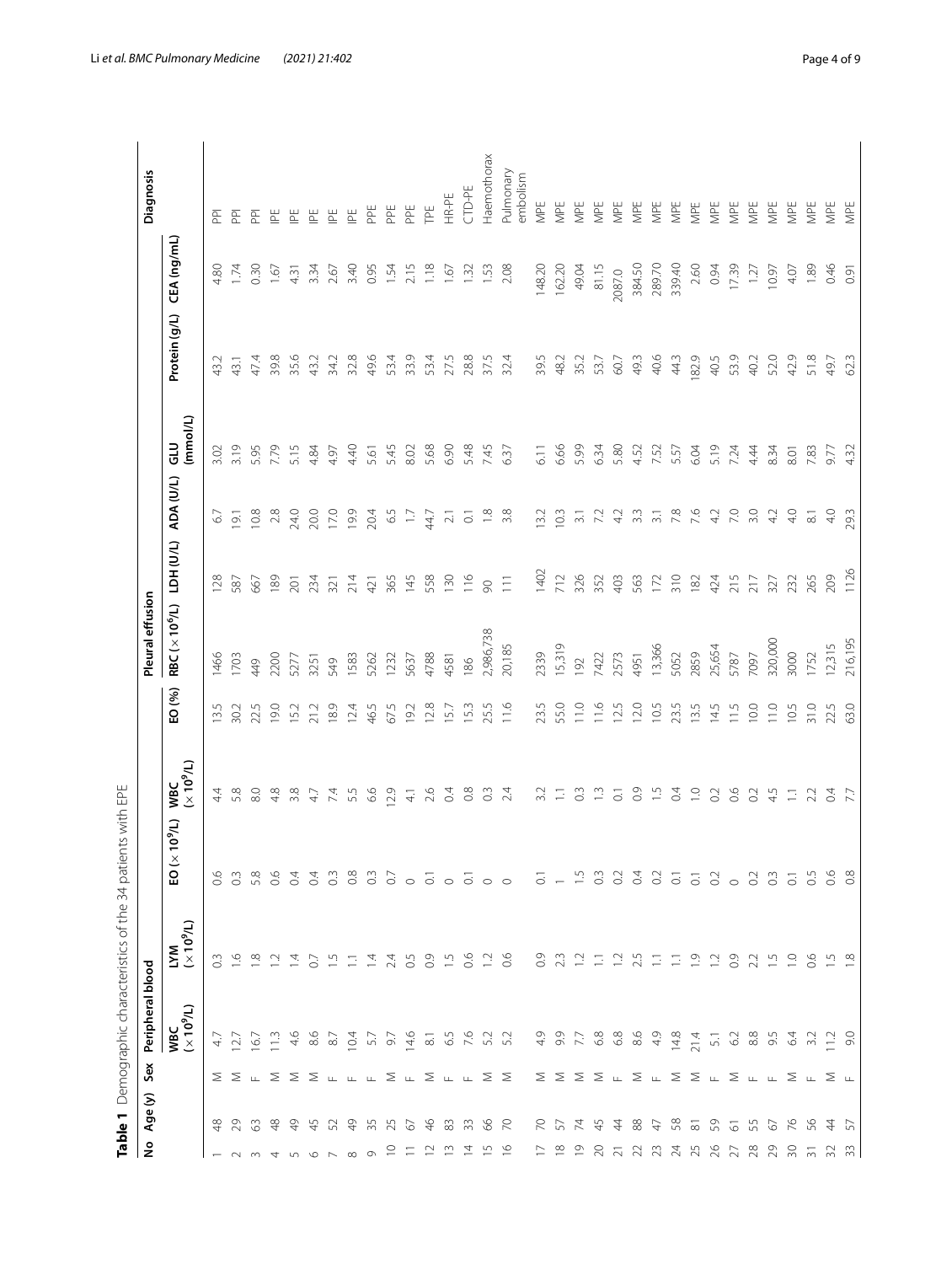|  | No Age (y) Sex Peripheral blood          |                                    |                             |            | Pleural effusion                                    |     |      |          |                                                                                                                                                                                                                                                                                                                                                                                                                                           |      | Diagnosis |
|--|------------------------------------------|------------------------------------|-----------------------------|------------|-----------------------------------------------------|-----|------|----------|-------------------------------------------------------------------------------------------------------------------------------------------------------------------------------------------------------------------------------------------------------------------------------------------------------------------------------------------------------------------------------------------------------------------------------------------|------|-----------|
|  | ec<br>≷                                  | $(X 0^9/L)$ $(X 0^9/L)$<br>УM<br>Д | EO(x10 <sup>9</sup> /L) WBC | $(10^9/L)$ | $EO(%)$ RBC $(x 106/L)$ LDH $(U/L)$ ADA $(U/L)$ GLU |     |      | (mmol/L) | Protein (g/L) CEA (ng/mL)                                                                                                                                                                                                                                                                                                                                                                                                                 |      |           |
|  | 34 71 M 8.11                             | $\frac{1}{2}$                      |                             | ς<br>Κ     | 24.0 91,620                                         | 645 | 27.6 | 6.48     | 49.4                                                                                                                                                                                                                                                                                                                                                                                                                                      | 0.99 | NPE<br>S  |
|  | effusion, MPE malignant pleural effusion |                                    |                             |            |                                                     |     |      |          | bbreviations: EPE eosinophilic pleural effusion, WBC white blood cell, LYM lymphocyte, EO eosinophil, RBC red blood cell, LDH lactate dehydrogenase, ADA adenosine deaminase, GLU glucose, CEA carcinoembryonic<br>ntigen, PPI pleural parasitic infestation, IPE idiopathic pleural effusion, PE paramentic effusion, TPE tuberculous pleural effusion, IR-PE heart related pleural effusion, CTD-PE Connective tissue diseases- pleural |      |           |

Abbreviations: EPE eosinophilic pleural effusion, WBC white blood cell, LYM lymphocyte, EO eosinophil, RBC red blood cell, LDH lactate dehydrogenase, ADA adenosine deaminase, GLU glucose, CEA carcinoembryonic<br>antigen, PPI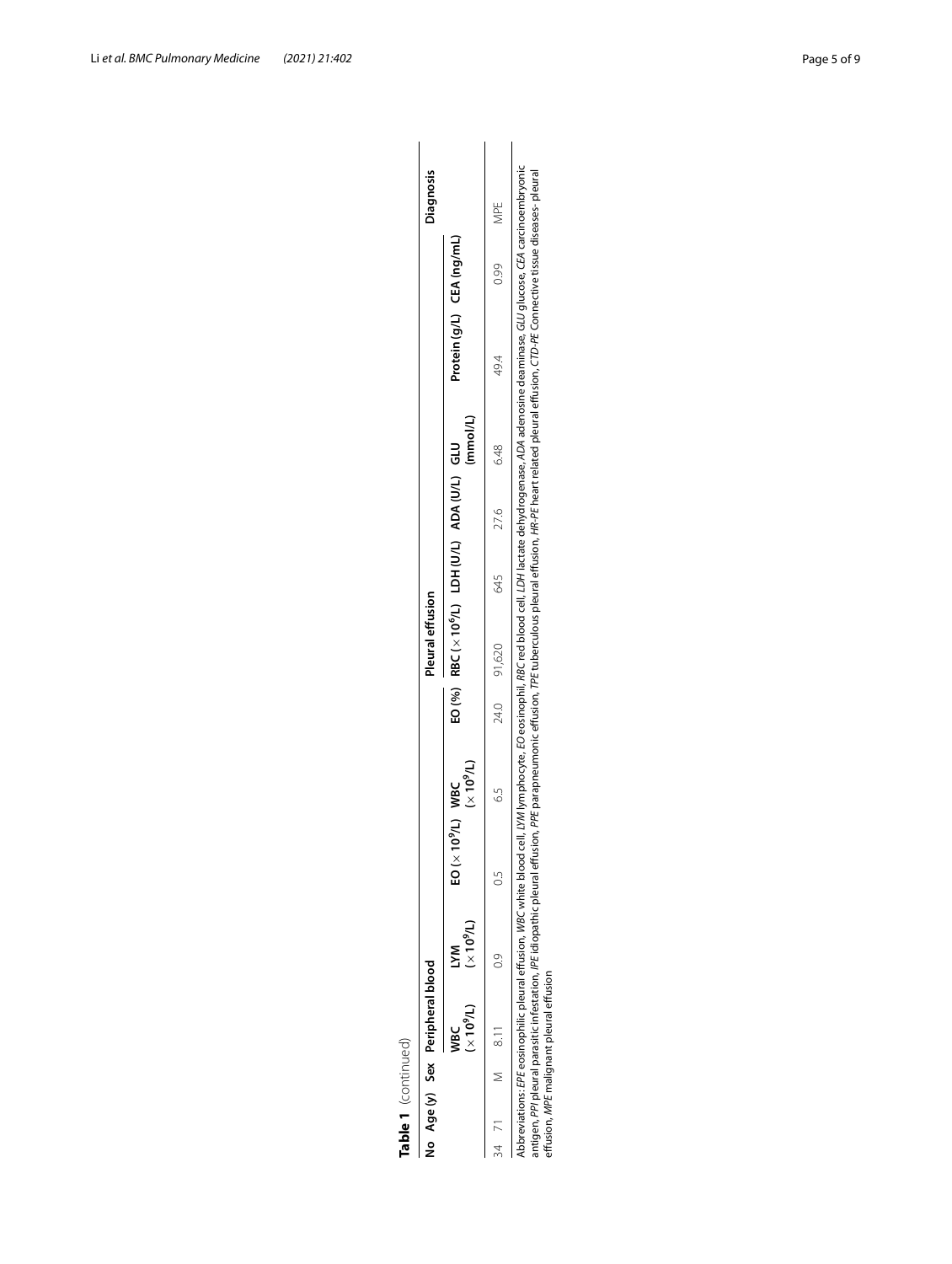

<span id="page-5-0"></span>EPE can be associated with a wide range of underlying conditions, including infections, malignancies, autoimmune diseases, drug reactions, pulmonary embolism, chest trauma and many others [[7\]](#page-7-6). This study indicates that malignant disease was the leading cause of EPE, followed by PPI, IEPE and PPE in sequence. Compared with non-EPE, the prevalence of IPE and PPI was higher in EPE, while TPE was lower. The aetiological distribution of EPE varies among previous reports. In Krenke's study, malignancy (34.8%), infections (19.3%), unknown causes (14.1%) and posttrauma (8.9%) were the top four aetiologies in EPE [\[7](#page-7-6)]. Oba reported that the most common cause of EPE was malignancy (26%), followed by idiopathic  $(25%)$  and parapneumonic  $(13%)$  effusions, pleural air/blood (13%), tuberculosis (7%), transudate (7%), other (6%) and CVD (collagen vascular disease) (3%) [\[5](#page-7-3)]. Wysenbeek's study showed that the aetiologies of EPE were trauma (39%), congestive heart failure (14%), infection  $(8.5\%)$  and idiopathic effusion  $(8.5\%)$  [[10](#page-7-8)]. The diferences in results may be explained by the diferent prevalences of the aetiology of PE at some institutions [[11\]](#page-7-9). Although there was no drug-induced EPE in our study, the list of drugs associated with EPE include cardiology and internal medicine (warfarin, diltiazem, simvastatin and mesalamine), antibiotics (furantoin, daptomycin and tosufoxacin), psychiatric drugs and neurodrugs (valproic acid, dantrolene) [\[12](#page-7-10)–[14\]](#page-8-0). Adverse drug reactions should be considered in the diferential diagnosis following thorough investigation for other potential causes of EPE.

The correlation between EPE and malignancy is still a subject of debate. Our study indicated that malignant disease, accounting for 52.94% of EPE cases, was the most common cause associated with EPE. However, it was once believed that the fnding of pleural fuid eosinophilia in an exudative efusion considerably reduced the probability of malignancy and conversely increased the likelihood of an underlying benign disorder [[15](#page-8-1)]. Bower and Wysenbeek reported that air/ blood was the most common cause of EPE [\[10](#page-7-8), [15\]](#page-8-1). However, the spectrum of EPEs has changed since 1960, and malignancy should no longer be considered uncommon among EPEs [\[5](#page-7-3)].

|                           | Total ( $n = 252$ )   | EPE ( $n = 34$ )     | $n$ -EPE ( $n = 218$ ) | p-Value |
|---------------------------|-----------------------|----------------------|------------------------|---------|
| Age (y)                   | 58 (19 - 98)          | 56.4 (25-88)         | 58.2 (19-98)           | 0.56    |
| Sex                       |                       |                      |                        | 0.48    |
| Male                      | 162 (64.3%)           | 20 (58.8%)           | 142 (65.1%)            |         |
| Female                    | 90 (35.7%)            | 14 (41.2%)           | 76 (34.9%)             |         |
| Peripheral blood          |                       |                      |                        |         |
| WBC $(x 10^9/L)$          | $8.2(3.0-42.4)$       | $8.6(3.2 - 21.4)$    | $9.3(3.0-42.4)$        | 0.42    |
| LYM $(x 10^9/L)$          | $1.4(0.2 - 13.5)$     | $1.3(0.3-2.5)$       | $1.3(0.2 - 13.5)$      | 0.93    |
| EO (x 10 <sup>6</sup> /L) | 253.7 (0-6200.0)      | 514.7 (0-5778.0)     | 168.3 (0-6200.0)       | 0.001   |
| Pleural effusion          |                       |                      |                        |         |
| LDH (U/L)                 | 943 (25-44,144)       | 369 (90-1402)        | 1098 (25-44,144.0)     | 0.30    |
| GLU (mmol/L)              | $5.80(0.12 - 50.21)$  | $6.07(3.02 - 9.77)$  | 5.70 (0.12-50.21)      | 0.64    |
| Protein (g/L)             | 77.1 (5.2-182.9)      | 48.03 (27.5-182.9)   | 47.8 (5.2–57.3)        | 0.66    |
| ADA (U/L)                 | $19.5(0.1 - 196.7)$   | $10.4(0.1 - 44.7)$   | $22.4(0.1 - 196.7)$    | 0.007   |
| CEA (ng/mL)               | 715.60 (0.2-69,984.0) | 106.39 (0.30-2087.0) | 770.80 (0.2-69,984.0)  | 0.74    |
| WBC $(x 10^9/L)$          | $1.5(0-12.9)$         | $3.2(0.1 - 12.9)$    | $1.2(0-8.6)$           | 0.001   |
| EO(% )                    | $5.0(0-67.5)$         | $21.7(10.0 - 67.5)$  | $1.3(0 - 8.0)$         | < 0.01  |
| RBC $(x 10^9/L)$          | 44.6 (0.08-990,000)   | 111.2 (0.2-2986.7)   | 30,607.0 (0.7-990,000) | 0.36    |

<span id="page-5-1"></span>**Table 2** Comparison of clinical fndings of patients with EPE and n-EPE

Data are presented as the mean (range) or n (%)

*EPE* eosinophilic pleural efusion, *WBC* white blood cell, *LYM* lymphocyte, *EO* eosinophil, *RBC* red blood cell, *LDH* lactate dehydrogenase, *ADA* adenosine deaminase, *GLU* glucose, *CEA* carcinoembryonic antigen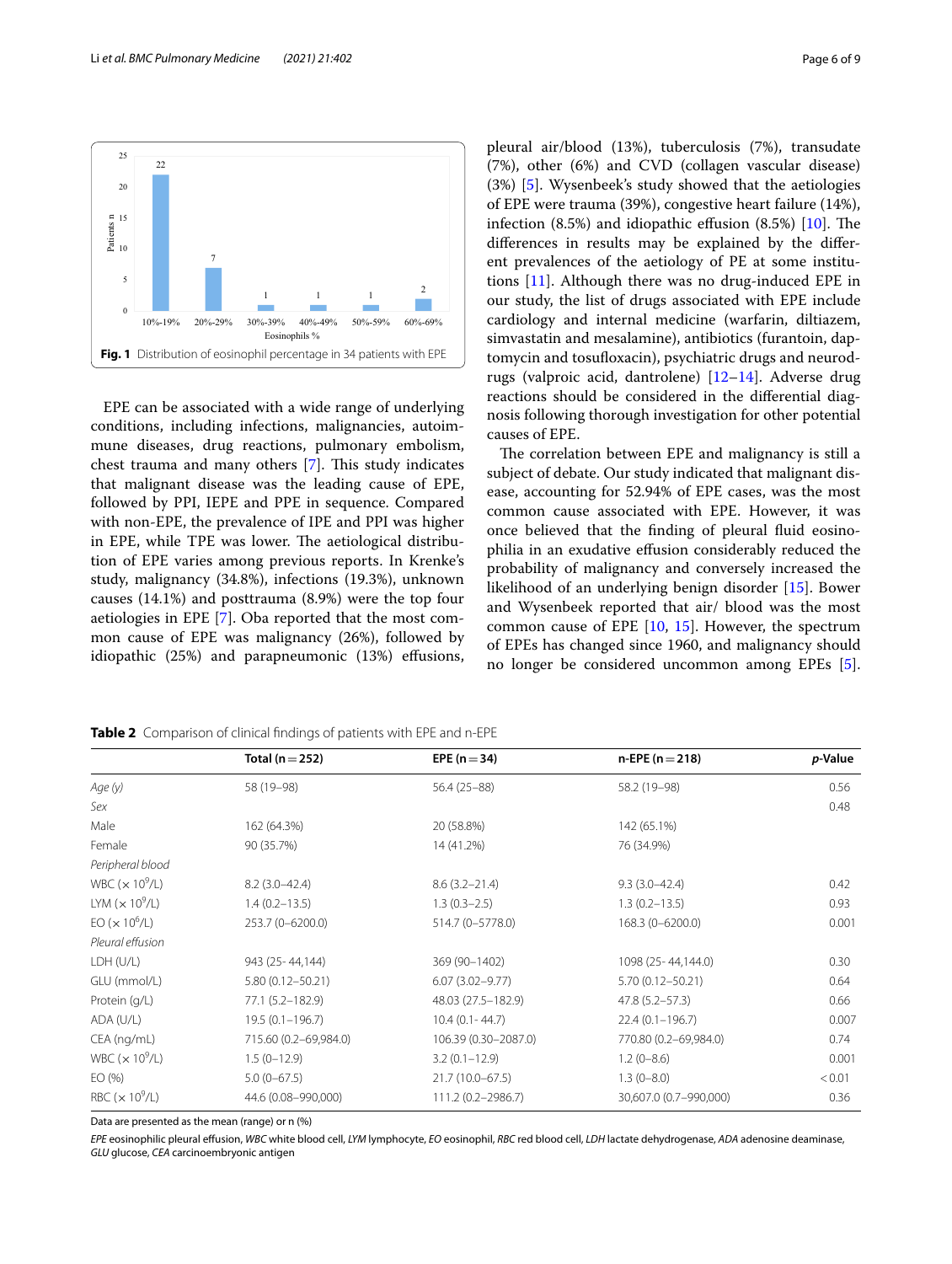<span id="page-6-0"></span>**Table 3** Comparison of aetiology of patients with EPE and n-EPE

|            | Total ( $n = 252$ ) | EPE ( $n = 34$ ) | $n$ -EPE ( $n = 218$ ) | <i>p</i> -Value |
|------------|---------------------|------------------|------------------------|-----------------|
| <b>PPE</b> | 36 (14.29%)         | 3(8.82%)         | 33 (15.14%)            | 0.475           |
| <b>TPF</b> | 47 (18.65%)         | $1(2.94\%)$      | 46 (21.10%)            | 0.011           |
| <b>MPF</b> | 108 (42.86%)        | 18 (52.94%)      | 90 (41.28%)            | 0.201           |
| HR-PF      | 34 (13.49%)         | $1(2.94\%)$      | 33 (15.14%)            | 0.096           |
| CTD-PE     | 7 (2.78%)           | $1(2.94\%)$      | 6(2.75%)               | 0.951           |
| IPF        | 6(2.38%)            | 5 (14.71%)       | $1(0.46\%)$            | < 0.001         |
| PPI        | 5 (1.98%)           | 3 (8.82%)        | $2(0.92\%)$            | 0.014           |
| Others     | 9(3.57%)            | 2 (5.88%)        | 7 (3.21%)              | 0.776           |

Data are presented as n (%)

*EPE* eosinophilic pleural efusion, *n*-*EPE* non-eosinophilic pleural efusion, *PPE* parapneumonic efusion, *TPE* tuberculous pleural efusion, *MPE* malignant pleural efusion, *HR-PE* heart related pleural efusion, *CTD-PE* Connective tissue diseases pleural efusion, *PPI* pleural parasitic infestation, *IPE* idiopathic pleural effusion

The cumulative incidence of malignancy among EPEs has gradually increased from 7 to 25% over the last 4 decades [[5\]](#page-7-3). Current studies (studies performed in the last 2 decades) confrmed that malignancy was the leading aetiology of EPE (accounting for 22.7–40.1% of EPEs) [[2,](#page-7-1) [4](#page-7-4), [5](#page-7-3), [7,](#page-7-6) [16,](#page-8-2) [17\]](#page-8-3). This tendency may be explained by the development of diagnostic technology, improved diagnostic awareness, disparities in the study populations, or varying disease spectra over time [[17\]](#page-8-3).

In a recent study, the majority of malignant pleural efusion (MEPE) was associated with lung cancer. According to a literature review, a vast majority of MEPE is related to solid tumours, and only a small group of patients with haematological malignancies develop EPE [[2,](#page-7-1) [3,](#page-7-2) [6](#page-7-7), [9](#page-7-5), [16,](#page-8-2) [18–](#page-8-4)[21](#page-8-5)]. Lung cancer and metastatic cancer to the lung were the leading causes of MEPE, including solid tumours from other sites and haematological malignancies. The percentage of MEPE with an unknown primary site of cancer accounted for 5–10% of patients with MEPE [[7\]](#page-7-6). Pathological classifcation included adenocarcinoma, squamous cell carcinoma, and dysgerminoma [[18,](#page-8-4) [19](#page-8-6)].

It has also been recognized that a high proportion of idiopathic effusions are characterized by EPE [[2,](#page-7-1) [22](#page-8-7)]. Ferreiro et al. found that the most frequent aetiology of EPE was known, accounting for  $36\%$  of EPE [\[17](#page-8-3)]. The percentage of IEPE (14.71%) was just secondary to MPE in a recent study. It has been reported that the prevalence of IEPE varies from 0 to 67% [[17](#page-8-3), [23](#page-8-8)]. In the last 2 decades, approximately 3.8–32.1% of EPE cases were diagnosed as IEPE  $[5, 19, 24]$  $[5, 19, 24]$  $[5, 19, 24]$  $[5, 19, 24]$  $[5, 19, 24]$  $[5, 19, 24]$ . Thus, as IEPE appeared to be an important part of EPE with obscure pathogenesis, our previous study advocated that complete medical, surgical and

<span id="page-6-1"></span>**Table 4** Comparison of clinical fndings of patients with MEPE and non-MEPE, peripheral eosinophilia and normal peripheral eosinophil

|                                    | Total ( $n = 34$ )  | <b>MEPE vs non-MEPE</b> |                               |       | Peripheral eosinophilia vs normal peripheral eosinophil |                                              |         |
|------------------------------------|---------------------|-------------------------|-------------------------------|-------|---------------------------------------------------------|----------------------------------------------|---------|
|                                    |                     | MEPE ( $n = 18$ )       | Non-MEPE ( $n = 16$ ) p-Value |       | Peripheral eosinophilia<br>$(n=9)$                      | Normal peripheral<br>eosinophil ( $n = 25$ ) | p-Value |
| Age (y)                            | 56.4 (25-88)        | $61.7(44 - 88)$         | $50.5(25-83)$                 | 0.03  | $51.7(25 - 74)$                                         | 58.1 (29-88)                                 | 0.36    |
| Sex                                |                     |                         |                               | 0.774 |                                                         |                                              | 0.70    |
| Male                               | 20 (58.82%)         | 11 (61.11%)             | 9(77.8%)                      |       | 6(66.7%)                                                | 14 (56.0%)                                   |         |
| Female                             | 14 (41.18%)         | 7 (38.89%)              | $7(22.2\%)$                   |       | 3 (33.3%)                                               | 11 (44.0%)                                   |         |
| Peripheral blood                   |                     |                         |                               |       |                                                         |                                              |         |
| WBC ( $\times$ 10 <sup>9</sup> /L) | $8.6(3.2 - 21.4)$   | $8.5(3.2 - 21.4)$       | $8.8(4.6 - 16.7)$             | 0.87  | $10.1 (4.7 - 16.7)$                                     | $8.1(3.2 - 21.4)$                            | 0.04    |
| LYM $(x 10^9/L)$                   | $1.3(0.3-2.5)$      | $1.4(0.6-2.5)$          | $1.2(0.3-2.4)$                | 0.26  | $1.5(0.3-2.4)$                                          | $1.2(0.5-2.5)$                               | 0.13    |
| EO (x 10 <sup>6</sup> /L)          | 514.7 (0-5778.0)    | 394.4 (0-1500.0)        | 661.2 (0-5778.0)              | 0.44  | 1378.0 (600-5778.0)                                     | 204.0 (0-500)                                | < 0.001 |
| Pleural effusion                   |                     |                         |                               |       |                                                         |                                              |         |
| LDH (U/L)                          | 369 (90-1402)       | 449 (172-1402)          | 280 (90-667)                  | 0.09  | 437 (128-1126)                                          | 345 (90-1402)                                | 0.51    |
| GLU (mmol/L)                       | $6.07(3.02 - 9.77)$ | $6.50(4.32 - 9.77)$     | $5.60(3.02 - 8.0)$            | 0.12  | 5.93 (3.02-9.77)                                        | $6.12(3.19 - 8.34)$                          | 0.54    |
| Protein (g/L)                      | 48.0 (27.5-182.9)   | 55.4 (35.2-182.9)       | 39.7 (27.5-53.4)              | 0.07  | 45.8 (32.8-62.3)                                        | 48.8 (27.5-182.9)                            | 0.73    |
| ADA (U/L)                          | $10.4(0.1 - 44.7)$  | $8.4(3.0-29.3)$         | $12.6(0.1 - 44.7)$            | 0.24  | $10.4(2.8-29.3)$                                        | $10.4(0.1 - 44.7)$                           | 0.79    |
| CEA (ng/mL)                        | 106.4 (0.3-2087.0)  | 199.0 (0.5-2087.0)      | $2.2(0.3-4.8)$                | 0.11  | 24.9 (0.30-162.2)                                       | 135.7 (1.0-2087.0)                           | 0.32    |
| WBC $(x 10^9/L)$                   | $3.2(0.1 - 12.9)$   | $1.8(0.1 - 7.67)$       | $4.7(0.3 - 12.9)$             | 0.01  | $5.01(0.3 - 12.9)$                                      | $2.50(0.1 - 7.4)$                            | 0.10    |
| EO(%)                              | 21.7 (10.0-67.5)    | 20.6 (10.0-63.0)        | 22.9 (11.6-67.5)              | 0.66  | 31.8 (11.0-67.5)                                        | 18.1 (10-46.5)                               | 0.16    |
| RBC ( $\times$ 10 <sup>9</sup> /L) | 111.2 (0.2-2986.7)  | $41.0(0.2 - 320)$       | 190.3 (0.2-2986.7)            | 0.40  | 27.9 (0.2-216.2)                                        | 141.3 (0.2-2986.7)                           | 0.14    |

Data are presented as the mean (range) or n (%). *MEPE* malignant eosinophilic pleural efusion, *WBC* white blood cell, *LYM* lymphocyte, *EO* eosinophil, *RBC* red blood cell, *LDH* lactate dehydrogenase, *ADA* adenosine deaminase, *GLU* glucose, *CEA* carcinoembryonic antigen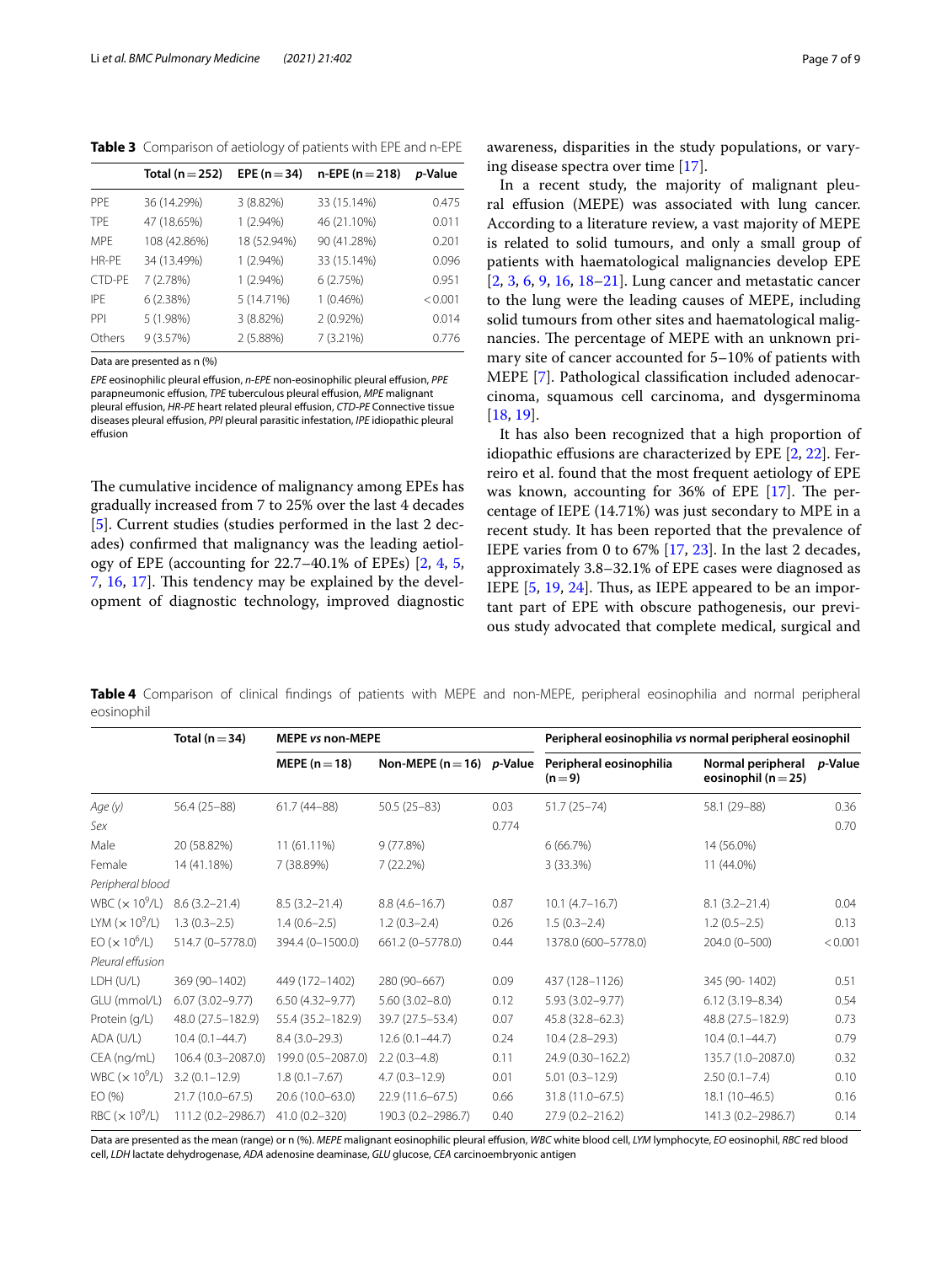drug-related histories should be obtained and thorough work-up and long-term follow-up should be completed to make diferential diagnosis [\[25\]](#page-8-10).

The percentage of PPI  $(8.82%)$  was the third largest group of patients with EPE in our study. Three patients had PPI consisting of of patients with infection of *lung fuke Paragonimus westermani, Toxocara spp.*. Consumption of raw or undercooked water or food is the main source of parasite infections. Eosinophilia in PPI has been reported in previous studies of EPEs [[26–](#page-8-11) [30\]](#page-8-12), but most of these are case reports or small series reports. Interestingly, in a study of EPEs from mainland China, PPIs were responsible for 31.3% of EPE cases  $[31]$  $[31]$  $[31]$ . The high incidence may be explained by the high incidence of patients with PPIs and raw food eating habits in certain areas of the country. Most of the patients with PPI had an exposure history [\[26](#page-8-11), [32\]](#page-8-14). Therefore, one factor is exposure history. Endemicity and local epidemiology should be taken into consideration when exploring the aetiology of EPE.

This was a retrospective study in a single centre, and the number of patients evaluated was small due to the rare prevalence of EPE. Therefore, a larger, multicentre, prospective study is needed to further explore the epidemic characteristics and clinical signifcance of EPE.

# **Conclusions**

In conclusion, malignant disease ranks as the leading cause of EPE, followed by IEPE and PPI. The presence of EPE should not be regarded as a predictive factor of benign conditions. PPIs should be emphasized in areas with a high incidence of parasitic disease.

#### **Abbreviations**

EPE: Eosinophilic pleural effusion; PE: Pleural effusion; n-EPE: Non-eosinophilic pleural efusion; MTB: Mycobacterium tuberculosis; WBC: White blood cell; LYM: Lymphocyte; EO: Eosinophil; RBC: Red blood cell; LDH: Lactate dehydrogenase; ADA: Adenosine deaminase; GLU: Glucose; CEA: Carcinoembryonic antigen; PPI: Pleural parasitic infestation; IPE: Idiopathic pleural effusion; IEPE: Idiopathic eosinophilic pleural effusion; PPE: Parapneumonic effusion; TPE: Tuberculous pleural effusion: HRPE: Heart related pleural effusion: CTD-PE: Connective tissue diseases- pleural effusion; MPE: Malignant pleural effusion; MEPE: Malignant eosinophilic pleural effusion.

#### **Acknowledgements**

Editorial assistance with the manuscript was provided by Springer Nature Limited.

#### **Authors' contributions**

Study concept and design: JW. Data collection and data management: YZ, YL, DJ. Study design, statistical analysis and study writing: ML. Data review: SC. Critical review/revision of the manuscript and approval of the fnal version: All authors. All authors read and approved the fnal manuscript.

#### **Funding**

The study was supported by grants from the Sanming Project of Medicine in Shenzhen (No: SZSM201812063) and Sustainable Development Science and

Technology Project of Shenzhen Science and Technology Innovation Commission (No: KCXFZ20201221173209027). The funding body had no role in the design of the study, data collection, analysis, interpretation of the data, or writing of the manuscript.

#### **Availability of data and materials**

The datasets supporting the conclusions of this article are included within the article and tables. Additional data may be available from the corresponding author upon reasonable request.

#### **Declarations**

#### **Ethics approval and consent to participate**

The study was approved by the Ethics Committee of the First Afliated Hospital of Guangzhou Medical University. Approval for a waiver of informed consent for the study was obtained from the Institutional Review Board of Guangzhou Medical University.

#### **Consent for publication**

Not applicable.

#### **Competing interests**

The authors declare that they have no competing interests.

#### **Author details**

<sup>1</sup> Department of Respiratory Medicine, Shenzhen Traditional Chinese Medicine Hospital, Shenzhen 518033, Guangdong Province, China. <sup>2</sup>The Second School of Clinical Medical Sciences, Guangzhou University of Chinese Medicine, Guangzhou 510120, Guangdong Province, China. <sup>3</sup> Department of Respiratory Disease, The State Key Laboratory of Respiratory Disease, China Clinical Research Centre for Respiratory Disease, Guangzhou Institute of Respiratory Health, First Afliated Hospital of Guangzhou Medical University, 151 Yanjiang Road, Guangzhou 510120, Guangdong Province, China.

# Received: 13 July 2021 Accepted: 26 November 2021 Published online: 06 December 2021

#### **References**

- <span id="page-7-0"></span>Harmsen W. Inaug Diss der pat. Dorpat. 1894.
- <span id="page-7-1"></span>2. Adelman M, Albelda SM, Gottlieb J, Haponik EF. Diagnostic utility of pleural fuid eosinophilia. Am J Med. 1984;77(5):915–20.
- <span id="page-7-2"></span>3. Kuhn M, Fitting JW, Leuenberger P. Probability of malignancy in pleural fuid eosinophilia. Chest. 1989;96(5):992–4.
- <span id="page-7-4"></span>4. Martinez-Garcia MA, Cases-Viedma E, Cordero-Rodriguez PJ, et al. Diagnostic utility of eosinophils in the pleural fuid. Eur Respir J. 2000;15(1):166–9.
- <span id="page-7-3"></span>5. Oba Y, Abu-Salah T. The prevalence and diagnostic signifcance of eosinophilic pleural effusions: a meta-analysis and systematic review. Respiration. 2012;83(3):198–208.
- <span id="page-7-7"></span>6. Chu FY, Liou CB, Sun JT, et al. Eosinophilia in pleural efusions: a speculative negative predictor for malignancy. Asian Pac J Cancer Prev. 2016;17(3):1411–4.
- <span id="page-7-6"></span>7. Krenke R, Nasilowski J, Korczynski P, et al. Incidence and aetiology of eosinophilic pleural effusion. Eur Respir J. 2009;34(5):1111-7.
- 8. Rubins JB, Rubins HB. Etiology and prognostic signifcance of eosinophilic pleural effusions. A prospective study. Chest. 1996;110(5):1271-4.
- <span id="page-7-5"></span>9. Ozkara SK, Turan G, Basyigit I. Clinicopathologic signifcance of eosinophilic pleural effusions in a population with a high prevalence of tuberculosis and cancer. Acta Cytol. 2007;51(5):773–81.
- <span id="page-7-8"></span>10. Wysenbeek AJ, Lahav M, Aelion JA, Kaufmann L. Eosinophilic pleural efusion: a review of 36 cases. Respiration. 1985;48(1):73–6.
- <span id="page-7-9"></span>11. Li WJ, Lin ZD, Wang JL. A narrative review of malignant eosinophilic pleural effusion: incidence, etiology and prognostic significance. Ann Palliat Med. 2021;10(2):2314–22.
- <span id="page-7-10"></span>12. Krenke R, Light RW. Drug-induced eosinophilic pleural effusion. Eur Respir Rev. 2011;20(122):300–1.
- 13. Al-Abcha A, Raziq F, Kherallah S, Alratroot A. Mesalamine-induced eosinophilic pleural effusion. BMJ Case Rep. 2020;13(4):e233886.